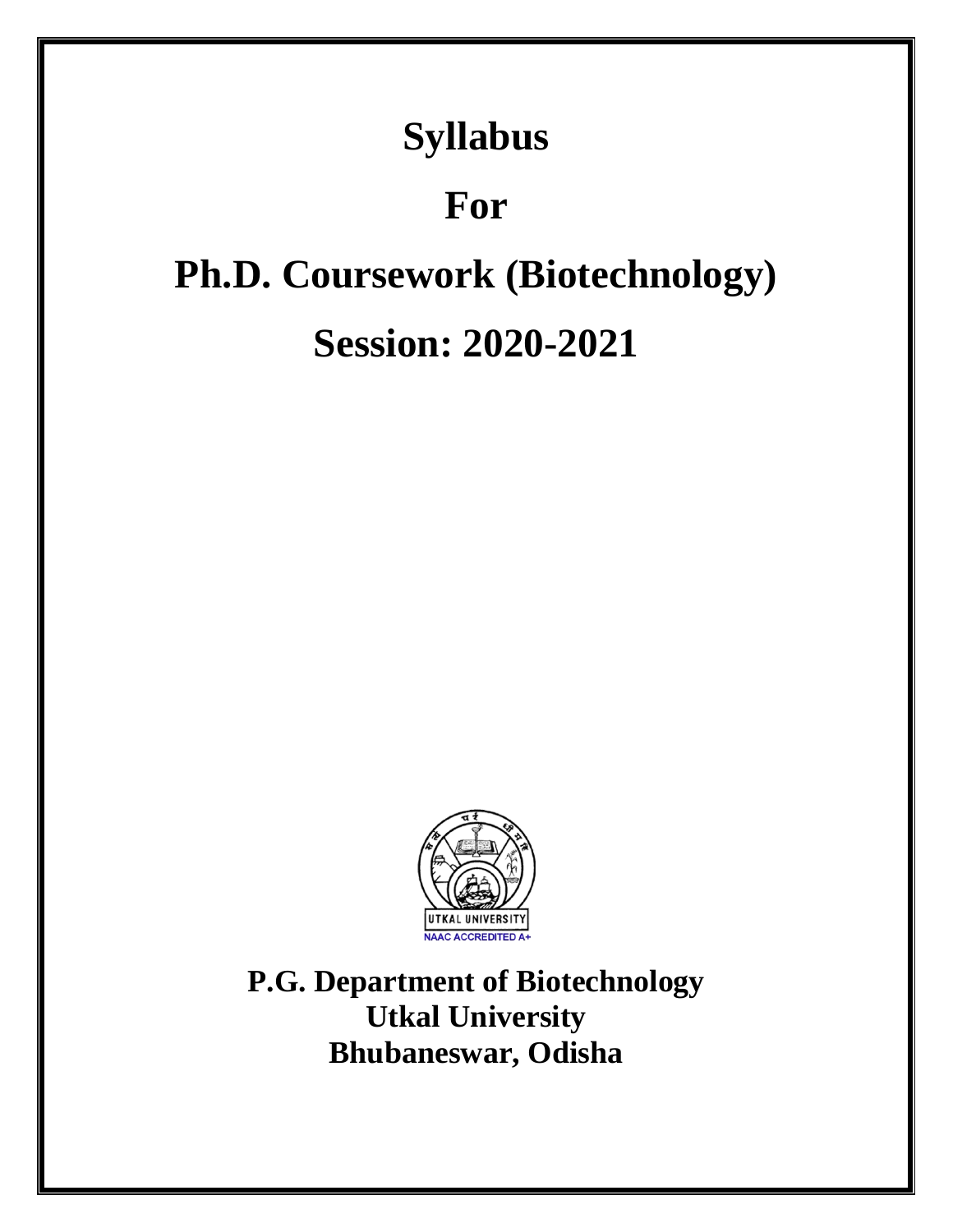## **Outline of Ph.D. Coursework Curriculum P.G. Department of Biotechnology Utkal University**

| <b>Semester-I</b> |              |                                                                                   |              |
|-------------------|--------------|-----------------------------------------------------------------------------------|--------------|
| Sl No             | Paper        | Subject                                                                           | <b>Marks</b> |
| 1                 | I            | Research Methodology/<br><b>Tools</b><br>Techniques<br>and<br>in<br>Biotechnology | 100          |
| $\overline{2}$    | $\mathbf{I}$ | <b>Biostatistics</b><br>Computational<br>and<br><b>Biology</b>                    | 100          |
| 3                 | $\rm III$    | 1. Review of Literature : 50 marks<br>2. Presentation before SRC : 50<br>marks    | 100          |
| 4                 | IV           | Seminar-I: 50 marks<br>1.<br>2. Seminar-II: 50 marks                              | 100          |
| Total             |              |                                                                                   | 400          |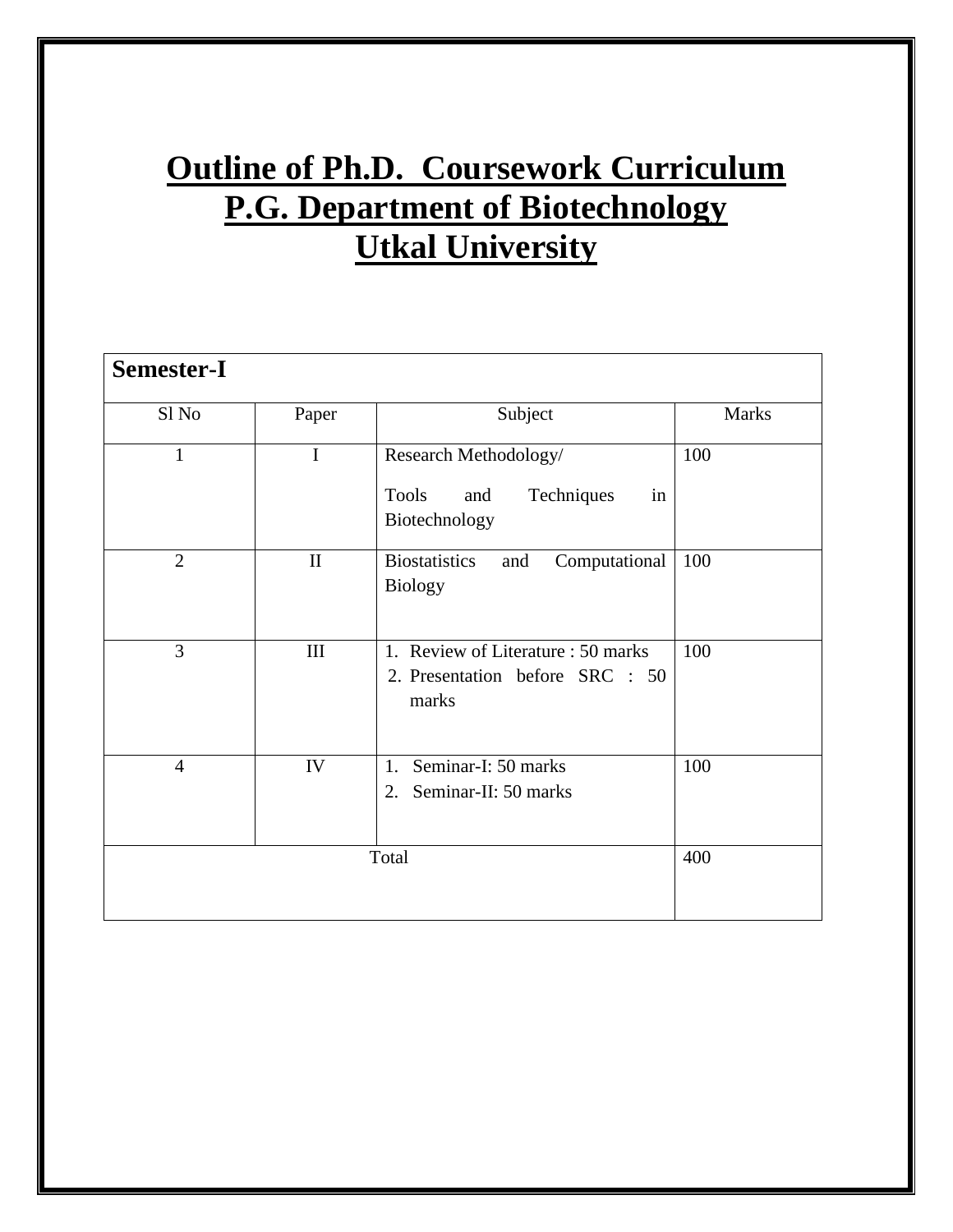## **Ph.D. coursework Syllabus (Biotechnology)**

**Paper-I** Marks: 100

### **UNIT –I (RESEARCH METHODOLOGY)**

- 1. Research objective and statement of problem, types of research.
- 2. Research proposal designing and formulation.
- 3. Research Methodology.
- 4. Review of literature, concept development, theory, hypothesis and manuscript preparation.

### **UNITS-II (INSTRUMENTATIONS)**

- 1. Principles and applications of spectrophotometer.
- 2. Principles and applications of Chromatography. Types of Chromatography.
- 3. Principles and applications of Electrophoresis.
- 4. Principles and applications of PCR.

### **UNIT – III (TECHNIQUES IN BIOTECHNOLOGY)**

- 1. Isolation and purification of DNA.
- 2. Isolation and purification of RNA.
- 3. Isolation and Purification of Proteins.
- 4. Commonly used vectors for gene-cloning, DNA manipulating enzymes, construction of genomic and cDNA libraries.

### **UNIT – IV (MICROBIOLOGY)**

- 1. Methods in Microbiology: Sterilization, Culture Media, Pure culture technique, enrichment culture technique, Microbial staining methods, Maintenance and preservation of Microorganisms.
- 2. Microbial growth: Growth curve, measurement of growth, growth yields, synchronous growth, continuous culture, growth as affected by environmental factors.
- **3.** Antibiotics: Penicillin and Cephalosporin, broad-spectrum antibiotics, antibiotics from prokaryotes, antifungal antibiotics, mode of action of different antibiotics, resistance to antibiotics, Multiple Drug Resistance.
- **4.** Microbes for industrial use. Fermentation and fermented products, Bio-fertilizers, Microbes in mineral beneficiation and bioremediation.

#### **UNIT-V (IMMUNO-TECHNOLOGY)**

- 1. Antigen antibody interaction and their applications in immunodiagnostics.
- 2. Detection of antigen /protein by western blotting.
- 3. Antigen based biosensor, ELISA and CHIP.
- 4. FACS and its applications.